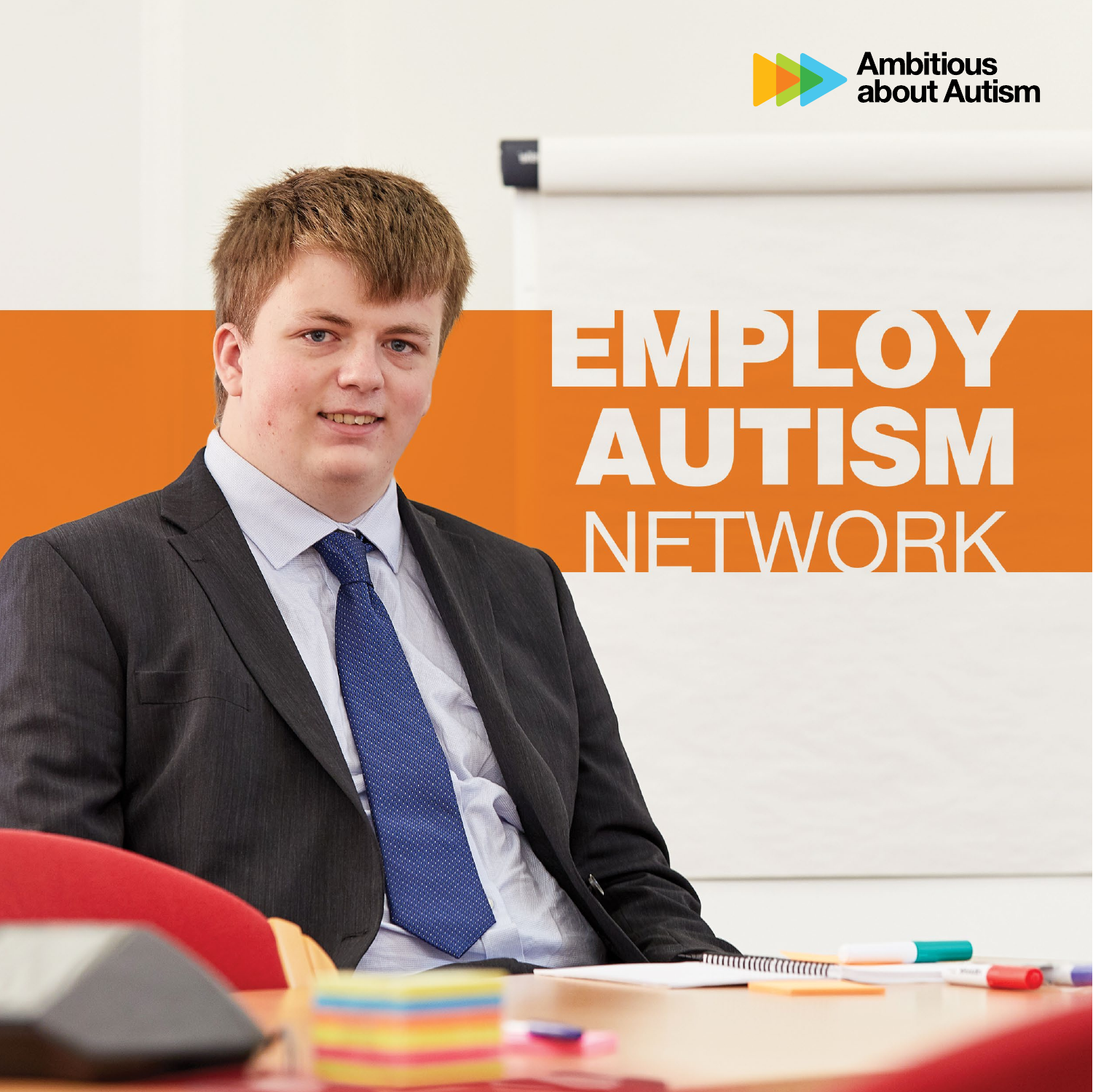## Become a pioneer:

join our network of forwardthinking employers and benefit from the competitive advantage that a diverse workforce brings.

Our employability programme helps you to push the boundaries in this ever-changing world. Providing a paid experience of work to an autistic person will result in a more inclusive working environment, allowing all your staff to prosper.

### **Reasons to get involved**

By offering a placement to an autistic intern you will:

- access a pool of untapped, diverse talent
- increase the morale and retention of your staff
- raise productivity levels and improve bottom line
- promote diversity of thought and problem solving
- support your existing workforce to thrive
- reflect the diversity of your clients and communities
- potentially become a 'Disability Confident' employer

Autistic people who undertake paid internships will:

- gain increased work readiness and ability to move into employment
- be empowered to self-advocate in the workplace
- have improved confidence to contribute as an employee within a team

## **OUR OFFER**

We are providing our partner employers across the UK with:

- training and support at £0-cost  $\omega$
- connections to an ever-growing network of diverse employer partners
- $\odot$  resources to promote your organisation's participation in the programme
- $\odot$  opportunities to collaborate with key stakeholders through events, networking and toolkits
- $\odot$  input to our evaluation, which will influence policy and practice on a national scale

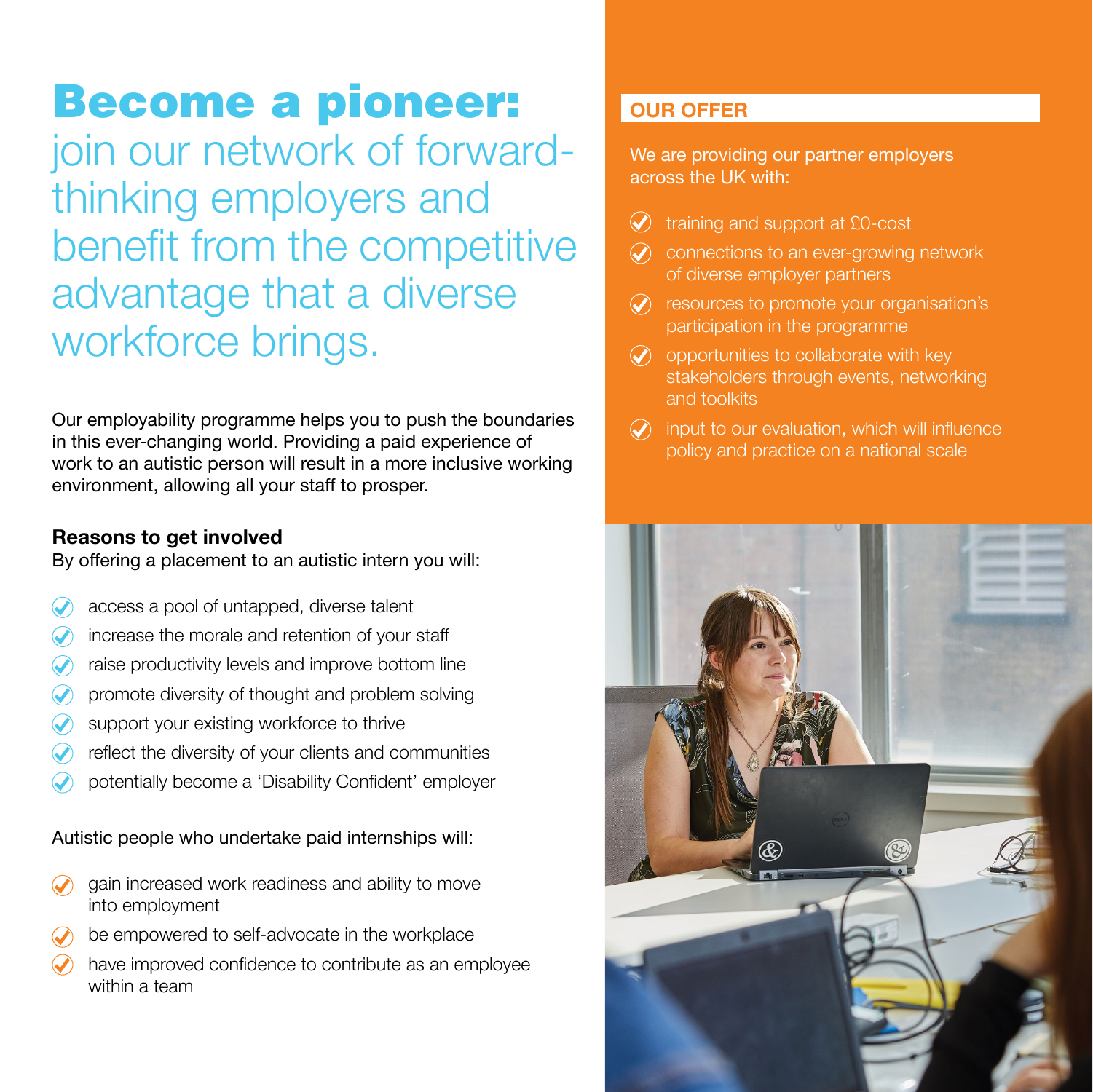K<sup>W</sup>e recognised as an organisation that to really support our business growth and drive our strategy going forward, it's important to have a diverse workforce.

> **Jo Marks, Senior HR Business Partner, SAP Employ Autism partner**

What's the **economic benefit** of a diverse and inclusive workplace?

#### **PROFITABILITY**



**INNOVATION**

## up to 20%

higher rate of innovation

#### **DECISION-MAKING**



greater ability of spotting and reducing business risks

## **EMPLOYEE ENGAGEMENT**

Statistically significant causal relationship with engagement and retention, for all employees